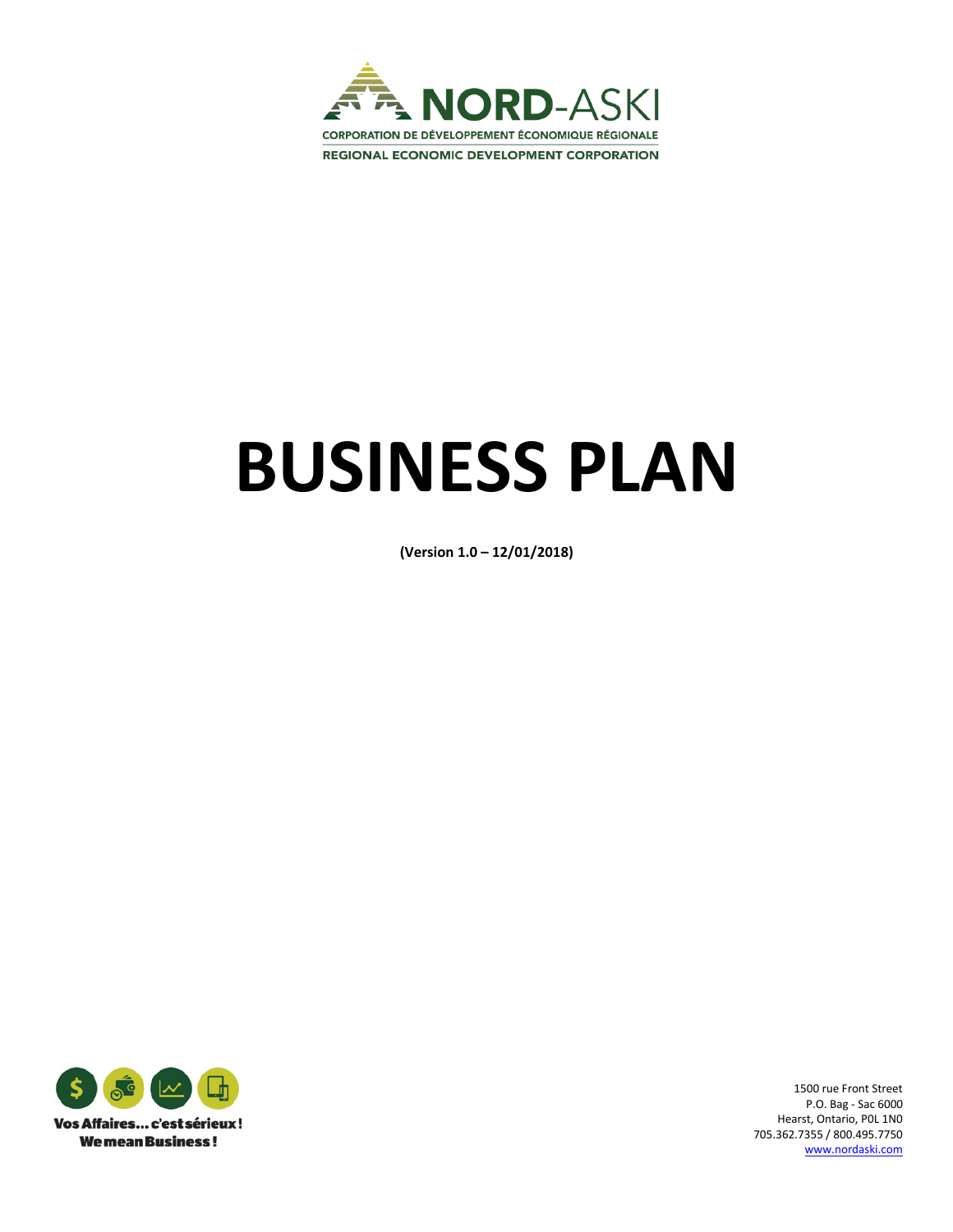# **HOW TO PREPARE A BUSINESS PLAN**

- 1. Cover page
- 2. Table of Contents
- 3. Executive Summary (1 or 2 pages)
- 4. The Business

Description Management

5. The Opportunity

The Product or Service The Market The Competition Pricing Sales Publicity & Promotions Growth Potential

# 6. Production

Location Facilities Materials / Supplies Personnel Set-up

# 7. Financial Data

Required Investment Break-Even Analysis Pro Forma Balance Sheet Pro Forma Income Statement (Forecasts for 3 to 5 years) Pro Forma Cash Flow (Forecasts for 3 to 5 years) Historical Financial Reports

# 8. Appendices

| Appendix A: | <b>Market Share</b>        |
|-------------|----------------------------|
| Appendix B: | Return on Investment       |
| Appendix C: | <b>Break-Even Analysis</b> |
| Appendix D: | <b>Balance Sheet</b>       |
| Appendix E: | <b>Income Statement</b>    |
| Appendix F: | Cash Flow Statement        |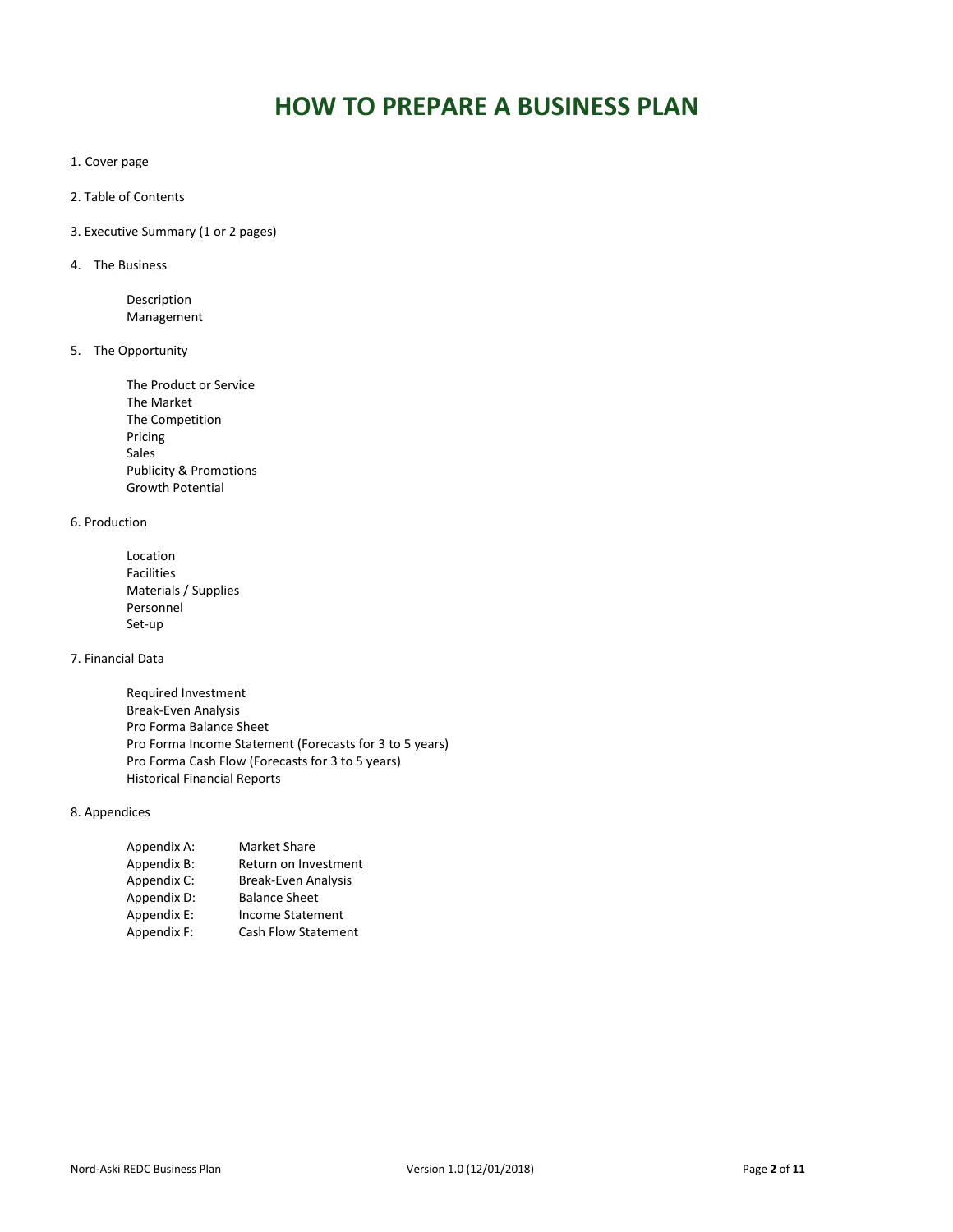#### **THE BUSINESS PLAN**

# **1. COVER PAGE Includes:**

- Legal name of business
- Name of document ("Business Plan")
- Date of preparation of the document
- Name, address and phone number of the business or contact person
- Name, address and phone number of the individual or business who prepared the plan
- *Optional*: A notice advising the reader that the plan is confidential

#### **2. TABLE OF CONTENTS**

#### **3. EXECUTIVE SUMMARY (1 – 2 pages) Includes:**

- Who is asking for money?
- What type of business is it?
- Is it a sole proprietorship, partnership, or corporation?
- Who are the founders of this business?
- What will be the responsibilities of the entrepreneur towards his associates, clients and suppliers?
- Product or business venture being proposed, the size and expected growth rate.
- Total financial requirement and what will be the major uses to which you will apply the money? (Purchase of facilities, etc.)
- From what sources will you obtain funds (owner's contribution, term loans, etc.)
- When do you predict being operational?
- Expected return on investment (see Appendix B)
- For a loan: How and when do you plan to repay the money?

**Note: This section is written upon completion of the entire plan. The reader may decide to read the rest of the plan based on the executive summary; therefore, it must be written in a way that will capture the interest of the reader.**

# **4. THE BUSINESS**

#### **Description**

- Type: Merchandising; services, etc.?
- Form: Sole proprietorship, partnership or corporation?
- Status: Start-up, expansion, etc.?
- Size: Sales volume, number of employees, number and size of facilities.

#### **Management**

- Owners and the management team: Who are they? What strengths do they bring to the business (experience, expertise, etc.)? Be brief and include resumes in appendices.
- What is the position of each partner?
- Will this be their sole means of employment?
- Name your professional advisors (lawyers, accountants, banker, consultants)

#### **5. THE OPPORTUNITY**

#### **The Product or Service**

- What is it? What is it used for?
- Is it a brand new idea? Has it been protected by patent, copyright, or other legal means?
- Describe unique or innovative features.
- How soon could it be expected to become obsolete? Do you have plans to modify or up-date it in the future?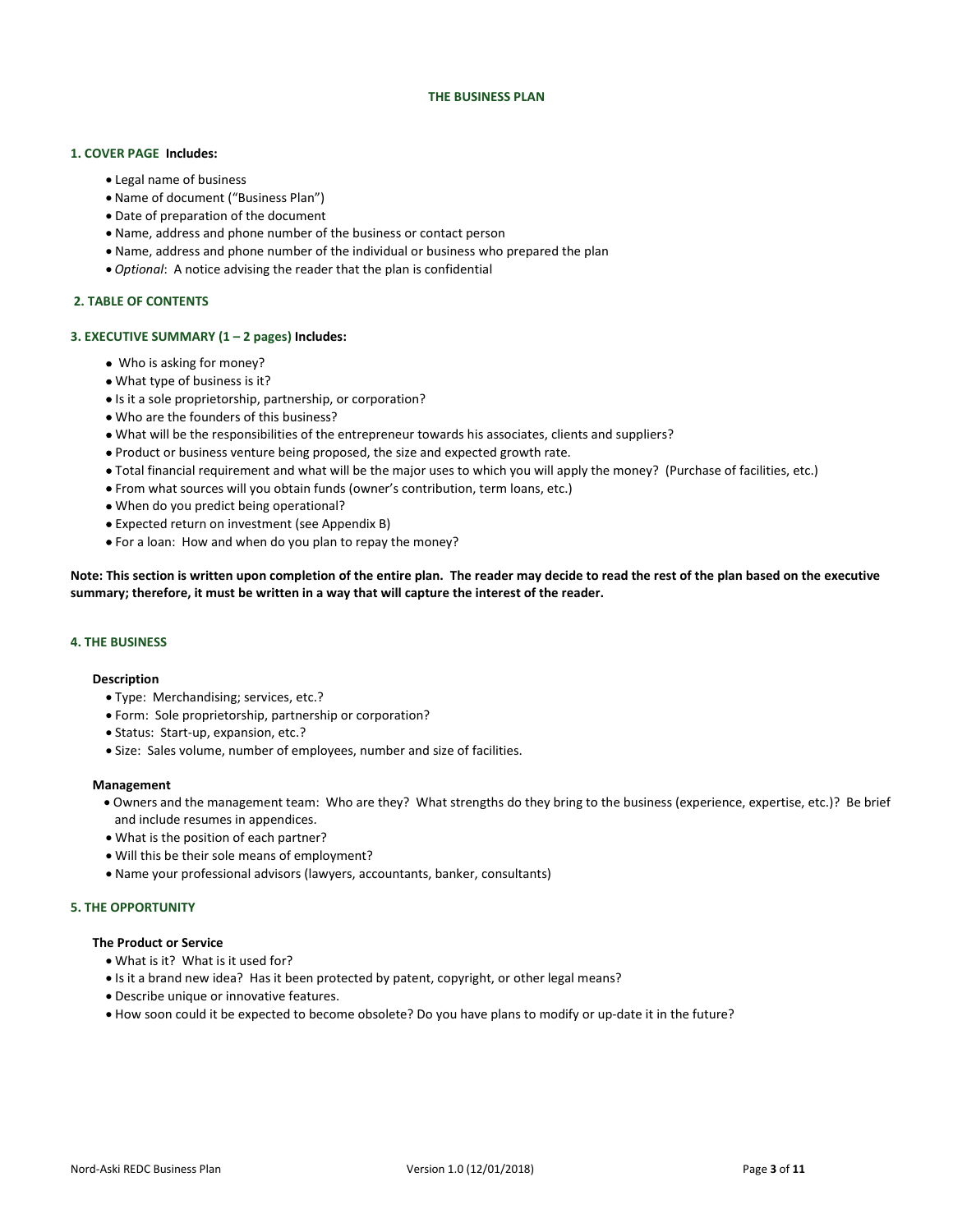# **The Market**

- Who are your potential customers?
- How does your product or service satisfy their needs?
- Size of market: Support this figure with factual data. (Look at local, national, and international markets).
- Your market share and the share you hope to obtain in the first year. (See Appendix A)
- Pricing: How will you make a profit yet remain competitive?
- Sales forecast for the next three years.

# **Competition**

- Major competitors: names and market shares.
- Are competitors' sales increasing, decreasing, steady? Why?
- Strengths and weaknesses: Compare your company with competition (size, reputation, location, distribution channels, etc).
- Do your competitors offer guarantees or services (what type are they) and how do they compare to yours?
- What part of the market does your competition hold? What part of the market does your company want to hold?
- Where are the competition's operations centralized? Where will your operations be based?
- Does the competition have a distribution channel for its products or services? If so, in which territory?
- What have you learned from watching their operations?

#### **Prices**

- How will you establish your prices?
- What will be your profit margin?
- What will be your purchasing/expenditures policies? (Will purchasing be done on special items orders, purchases done on monthly, quarterly, or seasonal intervals)?
- What will be your price strategy towards the competition? (Interior price, equivalent price, superior price)

#### **Sales**

- How will your product or service be sold (telemarketing, mail order catalogue, door to door, retail store, etc.)?
- What are the goals that you would like to attain? You can define goals based on a time period. (Example: In two months I would like to attain a specific sales volume or a specific number of clients.)

#### **Publicity & Promotions**

- How will it be advertised and promoted? (Newspapers, television, radio, pamphlets, mail outs, yellow pages, expositions, trade fairs, Internet, presentations, etc.)
- Evaluate the different methods used to reach your target clientele by looking at the media frequency, media distribution, media coverage (does it correspond to your area of business), etc. What will be the advantages of each method and which one will you choose?
- How much will be budgeted towards publicity for the first and second years?

#### **Growth Potential**

• What product or service could you offer that is not offered by your competition?

# **6. PRODUCTION**

#### **Location**

- What makes your location suitable (proximity to markets, suppliers, transportation, labor, etc.)?
- What is the actual size of the area and is it sufficient?
- What are the advantages and disadvantages of the location? (Access, parking, neighborhoods, industrial, commercial, municipal, good for development, proximity to essential services for your business)

#### **Facilities**

- Are your facilities owned or leased?
- State the terms of lease if applicable, cost of insurance and taxes
- Briefly describe your facilities. You may wish to include sketches or floor plans.
- Will renovations be required? At what cost? Included quotes from more than one contractor in the appendices.
- What is your current capacity? What is your current percent usage of plant and equipment? For how long will this be sufficient?

# **Materials / Supplies**

- Do you require modern equipment? If so, add the value of this equipment
- Are your supplies perishables? Do you have adequate storage facilities?
- Describe any risks associated with your materials / supplies.
- Can any supplies be obtained from only one source?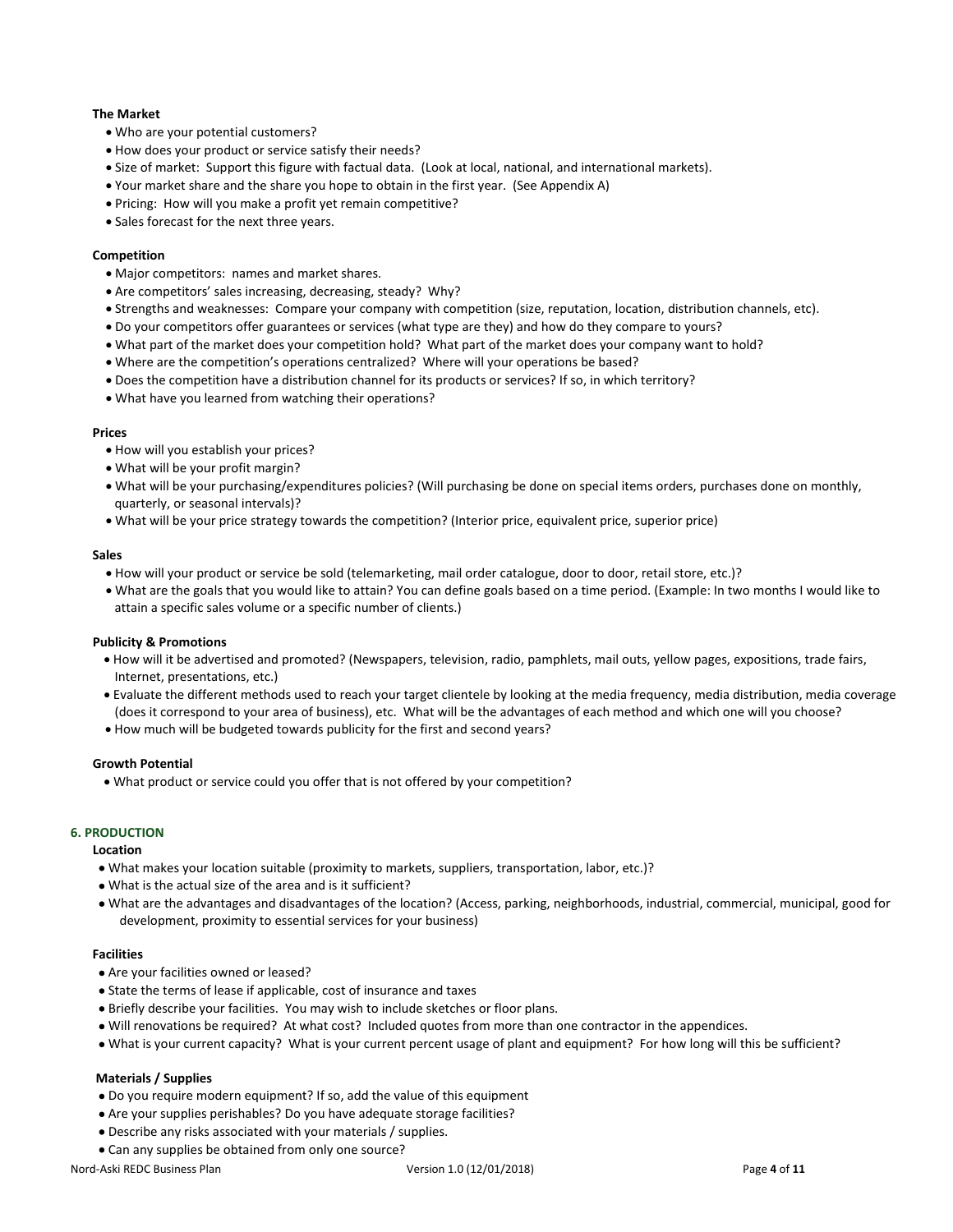# **Personnel**

- What are your current personnel needs?
- Describe all positions (title and job description).
- Will employees need any training? If so, what type of training and what will be the cost if applicable?
- List the compensation and benefits that will be provided for each position. Include work schedule, overtime policies, wages, holidays, traveling expenses, and fringe benefits, and health and safety at the workplace.
- Administration/management of personnel.

# **Set-up**

- What special environmental, municipal or other governmental approvals/permits may be required? How long can these be expected to take?
- How long will it take to acquire facilities, equipment, personnel, etc. and to set-up operations?
- For manufacturing companies: How long after the operation has been set-up will the first production be completed?

# **7. FINANCIAL DATA**

# **Required Investment**

- Total amount of required funding?
- List of funding applications (equipment, renovations, inventory, working capital, etc.) A detailed expense breakdown is not required.
- List of funding sources (owner's investment, mortgage loan, term, loan, etc.)
- When can investors expect repayment?

#### **8. APPENDICES**

- **MARKET SHARE** (see Appendix A)
- **RETURN ON INVESTMENT** (see Appendix B)
- **BREAK-EVEN ANALYSIS** (see Appendix C)
- **BALANCE SHEET** (see Appendix D)
- **PRO FORMA INCOME STATEMENT** (see Appendix E)
- **PRO FORMA CASH FLOW** (see Appendix F) Monthly cash flow for years 1, 2 and 3.
- **HISTORICAL FINANCIAL REPORTS**
	- Income statement for the past year.
	- Optional: Income statement for the past 3 to 5 years.
	- Balance sheet for the past year.
	- Optional: Balance sheet for the past 3 to 5 years.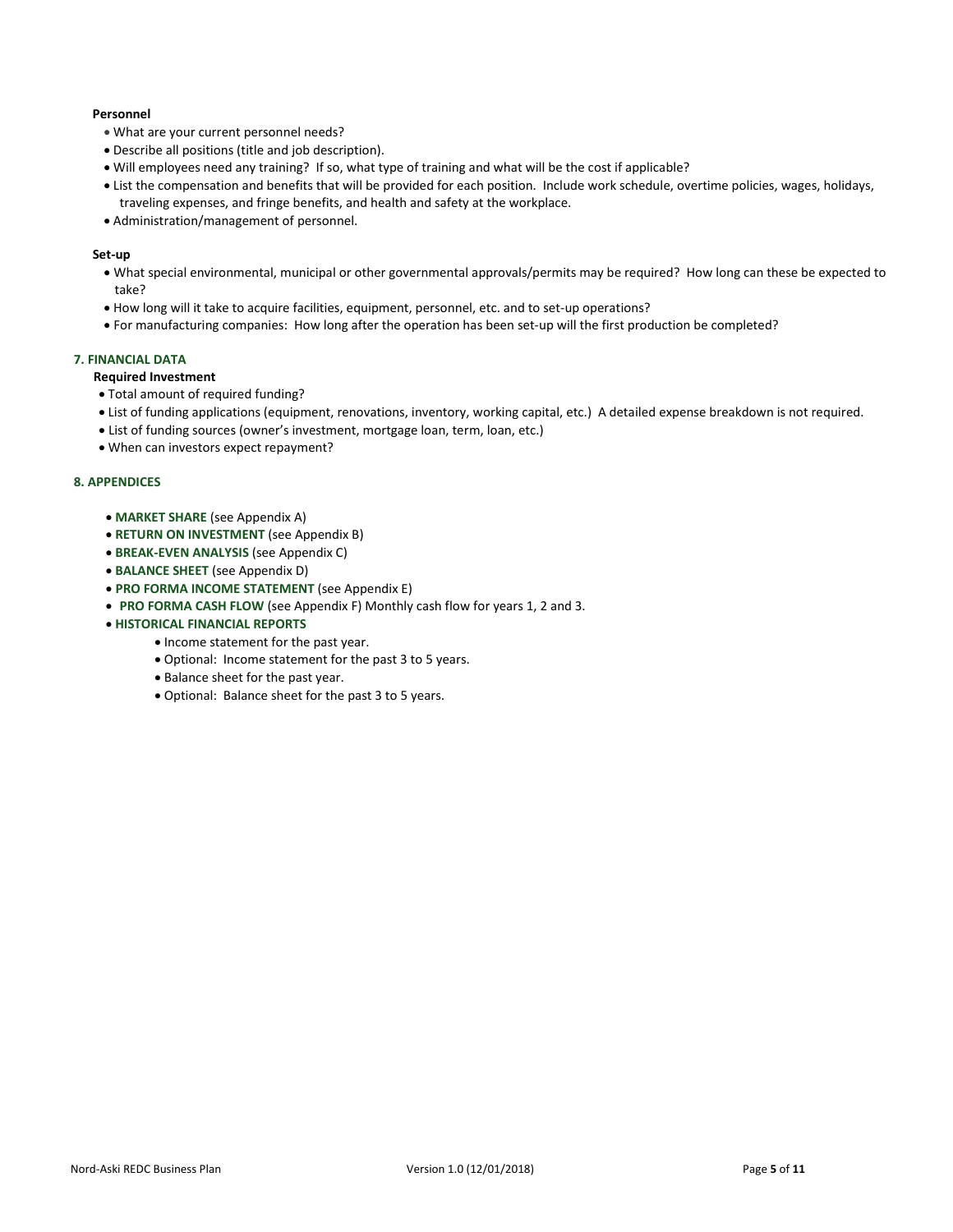# **APPENDIX A MARKET SHARE**

Market share is determined by dividing a firm's sales by total market sales.

| <b>Company Name</b><br>50,000.00<br><b>ABC Company</b><br>40,000.00<br><b>DEF Company</b><br><b>GHI Company</b><br>90,000.00<br>90,000.00<br><b>JKL Company</b><br>25,000.00<br><b>MNO Company</b><br>295,000.00<br>Total | <b>EXAMPLE:</b> |                   |
|---------------------------------------------------------------------------------------------------------------------------------------------------------------------------------------------------------------------------|-----------------|-------------------|
|                                                                                                                                                                                                                           |                 | Annual Sales (\$) |
|                                                                                                                                                                                                                           |                 |                   |
|                                                                                                                                                                                                                           |                 |                   |
|                                                                                                                                                                                                                           |                 |                   |
|                                                                                                                                                                                                                           |                 |                   |
|                                                                                                                                                                                                                           |                 |                   |
|                                                                                                                                                                                                                           |                 |                   |

**Market share of Company ABC = \$50,000.00 / \$295,000.00 = 0.17. Multiply by 100 to determine percentage market share of Company ABC = 17%. Therefore, sales for Company ABC account for approximately 17% of total market sales. To determine sales volume:** To determine the sales volume of each firm, you should contact suppliers, retailers, trade associations, or others who are in a position to help you to form an estimate.

# **Other sources of information:**

- Annual reports for each company
- Government reports on industry, market trends, etc.
- Trade publications or journals

# **APPENDIX B RETURN ON INVESTMENT**

Return on investment indicates the efficiency of use of the firm's assets. It also allows comparison of businesses with different capital structures. The following formula is used to calculate return on investment: **ROI = NET INCOME + INTEREST / EQUITY**

Note: Interest is added back to remove the effect of borrowed funds.

# **APPENDIX C BREAK-EVEN ANALYSIS**

The break-even analysis determines at which sales volume your firm will start making money.

#### **THE BREAK-EVEN FORMULA: FIXED COSTS / (REVENUE PER UNIT – VARIABLE COSTS PER UNIT)**

Fixed costs: Costs that must be paid whether or not any units are produced. These costs are fixed only over a specified period of time or range of production. **Variable costs:** Costs that vary directly with the number of products produced. (Typically: materials, labour used to produce units, percentage of overhead). An example follows:

| \$50,000.00 per year |
|----------------------|
| \$1.60 materials     |
| \$3.00 labour        |
| \$0.60 overhead      |
| \$5.20               |
| \$9.00 /unit         |
|                      |

**No. of units to break-even = \$ 50,000.00 / year divided by (\$ 9.00 / unit - \$ 5.20 / unit) = 13,160 units / year.** In this example, 13,160 units must be sold for a price of \$ 9.00 before the firm begins to realize a profit. You may use the break-even analysis to determine how profitability will be affected by the following: changes in pricing, changes in sales level, cost increases or decreases.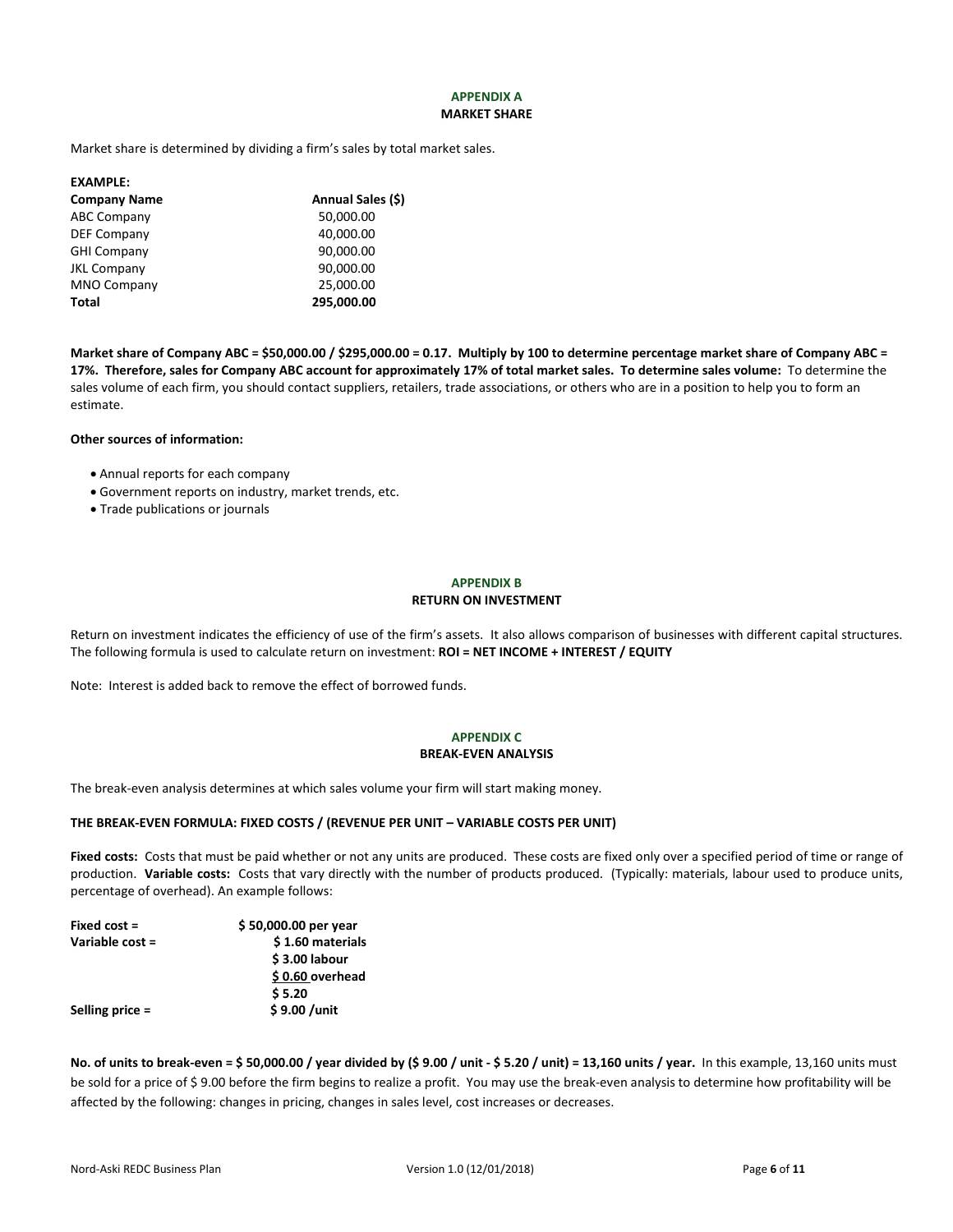# **APPENDIX D THE BALANCE SHEET**

What is a balance sheet?

The balance sheet is a snapshot of what you own and what you owe on a specific date. A Pro Forma Balance Sheet shows how things will be under given conditions rather than how they are. A balance sheet follows a standard format; however, it may contain additional items depending on circumstances relating to the business for which it is prepared.

# **HOW IS A BALANCE SHEET PREPARED?**

**1) THE HEADING:** LEGAL NAME OF BUSINESS Balance Sheet Date

It is understood that the balance sheet was prepared as of the close of business on the date that appears on the heading.

#### **2) THE BODY**

The body of the balance sheet is divided into two sections. Both sections must equal or be balanced:

• Assets

• Liabilities and Owner's Equity

#### **3) EXAMPLE OF A BALANCE SHEET**

**ABC Company**

Balance Sheet December XXXX

| <b>ASSETS</b>                                 |             |              |              |
|-----------------------------------------------|-------------|--------------|--------------|
| <b>Current Assets</b>                         |             |              |              |
| Cash                                          | \$1,000.00  |              |              |
| <b>Accounts Receivable</b>                    | \$400.00    |              |              |
| Merchandise Inventory                         | \$13,980.00 |              |              |
| <b>Office Supplies</b>                        | \$120.00    |              |              |
| <b>Store Supplies</b>                         | \$3,060.00  |              |              |
| Prepaid Insurance                             | \$190.00    |              |              |
| <b>Total Current Assets</b>                   |             | \$18,750.00  |              |
|                                               |             |              |              |
| <b>Plant &amp; Equipment</b>                  |             |              |              |
| Office Equipment                              | \$1,800.00  |              |              |
| Less: Accumulated Depreciation                | \$480.00    | \$1,320.00   |              |
| <b>Store Equipment</b>                        | \$3,800.00  |              |              |
| Less: Accumulated Depreciation                | \$850.00    | \$2,950.00   |              |
| <b>Building</b>                               | \$95,000.00 |              |              |
| Less: Accumulated Depreciation                | \$9,300.00  | \$85,700.00  |              |
| <b>Total Plant &amp; Equipment</b>            |             | \$122,970.00 |              |
| <b>Total Assets</b>                           |             |              | \$141,720.00 |
|                                               |             |              |              |
| <b>LIABILITIES</b>                            |             |              |              |
| <b>Current Liabilities</b>                    |             |              |              |
| <b>Accounts Payable</b>                       | \$2,700.00  |              |              |
| Wages Payable                                 | \$3,000.00  |              |              |
| Sales Tax Payable                             | \$900.00    |              |              |
| <b>Total Liabilities</b>                      |             | \$6,600.00   |              |
|                                               |             |              |              |
| <b>Owner's Equity</b>                         |             |              |              |
| Jane Doe, Capital                             | \$45,040.00 |              |              |
| Sue Smith, Capital                            | \$90,080.00 |              |              |
| <b>Total Owner's Equity</b>                   |             | \$135,120.00 |              |
| <b>Total Liabilities &amp; Owner's Equity</b> |             |              | \$141,720.00 |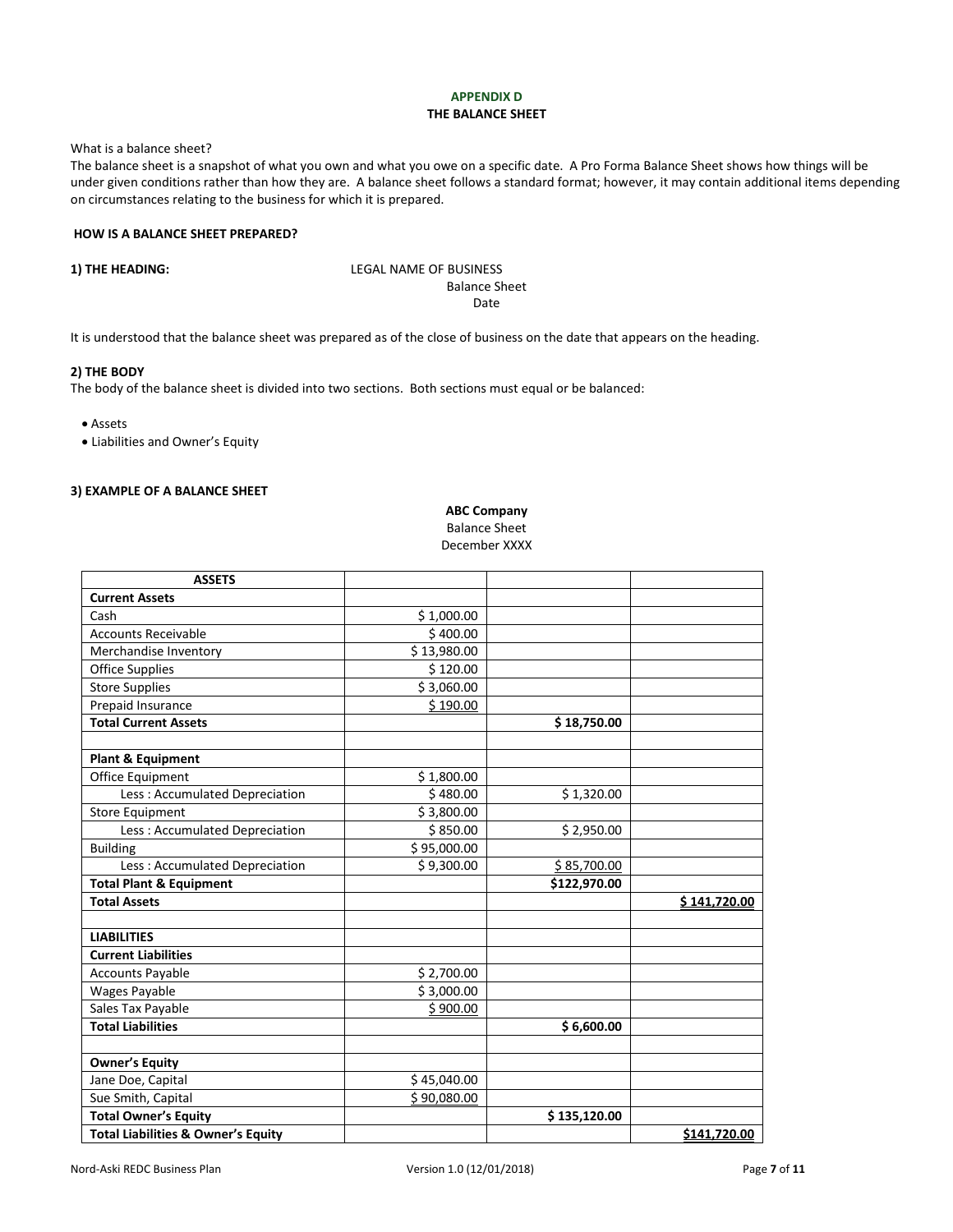# **APPENDIX E THE INCOME STATEMENT**

**What is an income statement?** The income statement is a financial statement that reveals whether or not a business has earned a profit or has suffered a loss after a specific period. A Pro Forma Income Statement is used to show how things will be under certain conditions rather than how they are at the present.

# **EXAMPLE OF AN INCOME STATEMENT ABC COMPANY**

Income Statement for the year ending XXXX

| <b>GROSS REVENUE</b>                  |             |             | \$100,000.00 |             |
|---------------------------------------|-------------|-------------|--------------|-------------|
| Less: returns & allowances            |             |             | \$1,000.00   |             |
| Net revenue                           |             |             |              | \$99,000.00 |
|                                       |             |             |              |             |
| Cost of goods sold                    |             |             |              |             |
| Opening inventory                     |             | \$2,000.00  |              |             |
| Purchase                              | \$29,000.00 |             |              |             |
| Less: purchase returns & allowances   | \$1,500.00  |             |              |             |
| <b>Net purchases</b>                  | \$27,500.00 |             |              |             |
| Add: transportation-in                | \$500.00    |             |              |             |
| Costs of goods purchased              |             | \$28,000.00 |              |             |
| Costs of goods available for sale     |             | \$30,000.00 |              |             |
| Less: closing inventory               |             | \$1,500.00  |              |             |
| Costs of goods sold                   |             |             | \$28,500.00  |             |
| <b>GROSS PROFIT</b>                   |             |             |              | \$70,500.00 |
|                                       |             |             |              |             |
| <b>Operating expense:</b>             |             |             |              |             |
| <b>Selling Expenses</b>               |             |             |              |             |
| Sales salaries expense                | \$20,000.00 |             |              |             |
| Advertising expense                   | \$1,100.00  |             |              |             |
| Store supplies expense                | \$350.00    |             |              |             |
| Depreciation expense, store equipment | \$120.00    |             |              |             |
| <b>Total selling expense</b>          |             | \$21,750.00 |              |             |
|                                       |             |             |              |             |
| <b>Administrative expenses:</b>       |             |             |              |             |
| Office salaries expense               | \$15,000.00 |             |              |             |
| Insurance expense                     | \$300.00    |             |              |             |
| Office supplies expense               | \$200.00    |             |              |             |
| Depreciation expense, store equipment | \$100.00    |             |              |             |
| <b>Total administrative expense</b>   |             | \$15,600.00 |              |             |
| <b>Total operating expense</b>        |             |             | \$37,170.00  |             |
| <b>Operating outfit</b>               |             |             |              | \$33,330.00 |
|                                       |             |             |              |             |
| <b>Financial expense:</b>             |             |             |              |             |
| Mortgage interest expense             |             |             | \$7,000.00   |             |
| <b>Before tax profit</b>              |             |             |              | \$26,330.00 |
| Less: Income tax expense              |             |             | \$9,000.00   |             |
|                                       |             |             |              |             |
| Net profit                            |             |             |              | \$17,330.00 |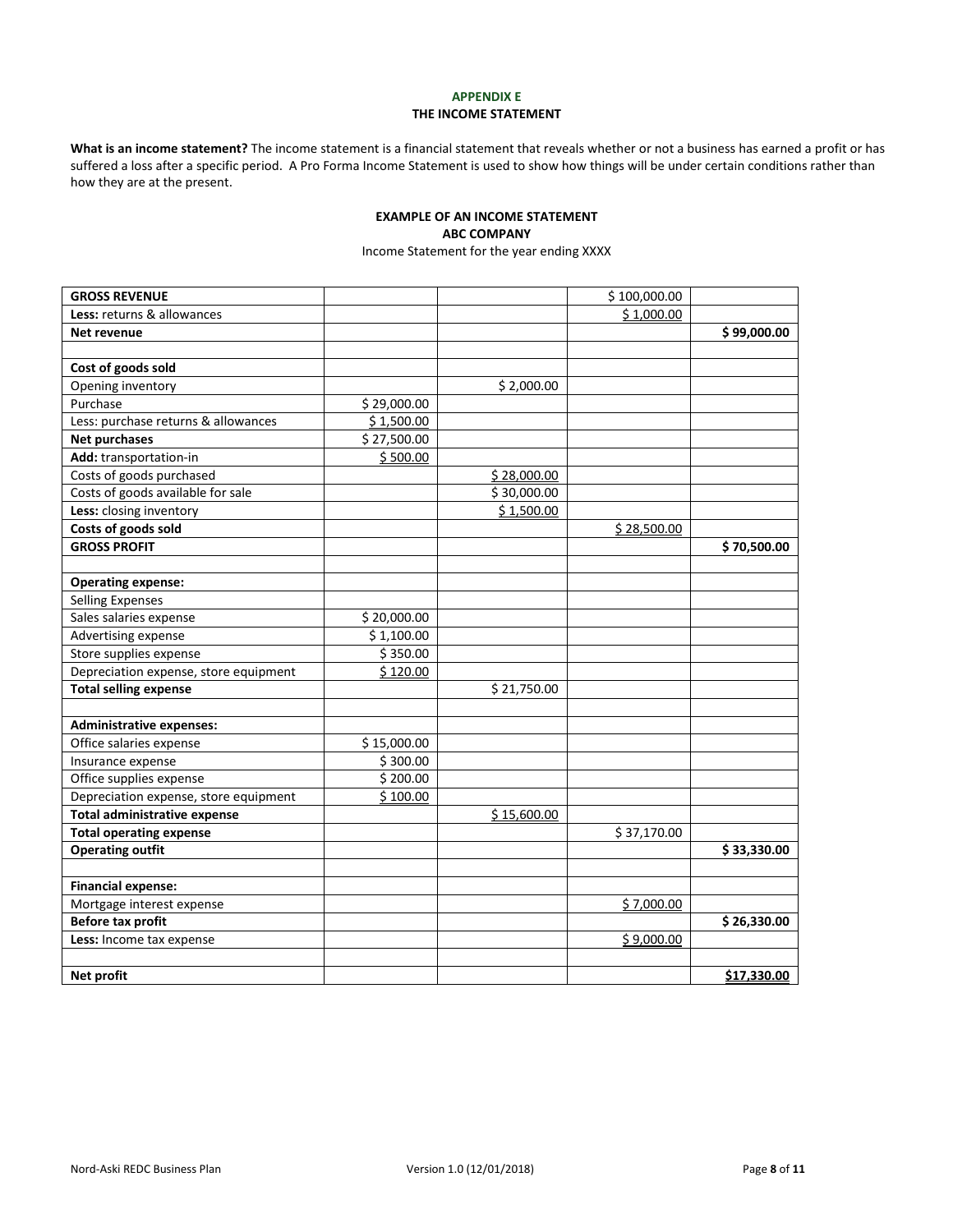# **HOW IS AN INCOME STATEMENT PREPARED?**

#### **LEGAL NAME OF BUSINESS**

Income Statement Ending period covered

#### **Gross revenue**

Money received from selling goods or providing a service before deductions less: Returns and Allowances and can also include discounts. It is composed of the following 3 items:

**1) Net Revenue:** Determined by subtracting discounts and returns of allowances from gross revenue.

**2) Cost of Goods Sold:** Cost of materials and labour actually used to manufacture your product, or to provide your service, cost of subcontracting, or cost of goods purchased for sale.

**3) Gross Profit:** Net revenue minus cost of goods sold.

#### **Operating Expenses**

Composed of the following two items:

**1) Selling Expenses:** All expenses required for marketing of your product or service; sales personnel, salaries and commissions, promotion, advertising, rent expense for selling space, telephone, etc.

**2) Administrative Expenses:** Clerical staff, management, accounting, rent for space, telephone, utilities, office supplies, depreciation on assets, etc.

#### **Total Operating Expenses**

Composed of the following item:

**1) Operating Profit**

# **Financial Expense**

Composed of the following four items:

- **1) Financial Expense:** Interest payments
- **2) Before Tax Profit:** Gross profit minus expenses
- **3) Less: Income Taxes Expenses:** Tax rate multiplied by before tax profit
- **4) Net Income (loss) after tax:** Before tax profit less income taxes expenses

#### **APPENDIX F THE CASH FLOW STATEMENT**

#### **What is the cash flow statement?**

A cash flow statement identifies monthly inflows and outflows of cash. It reveals whether a company will have enough money to meet its needs on a monthly basis.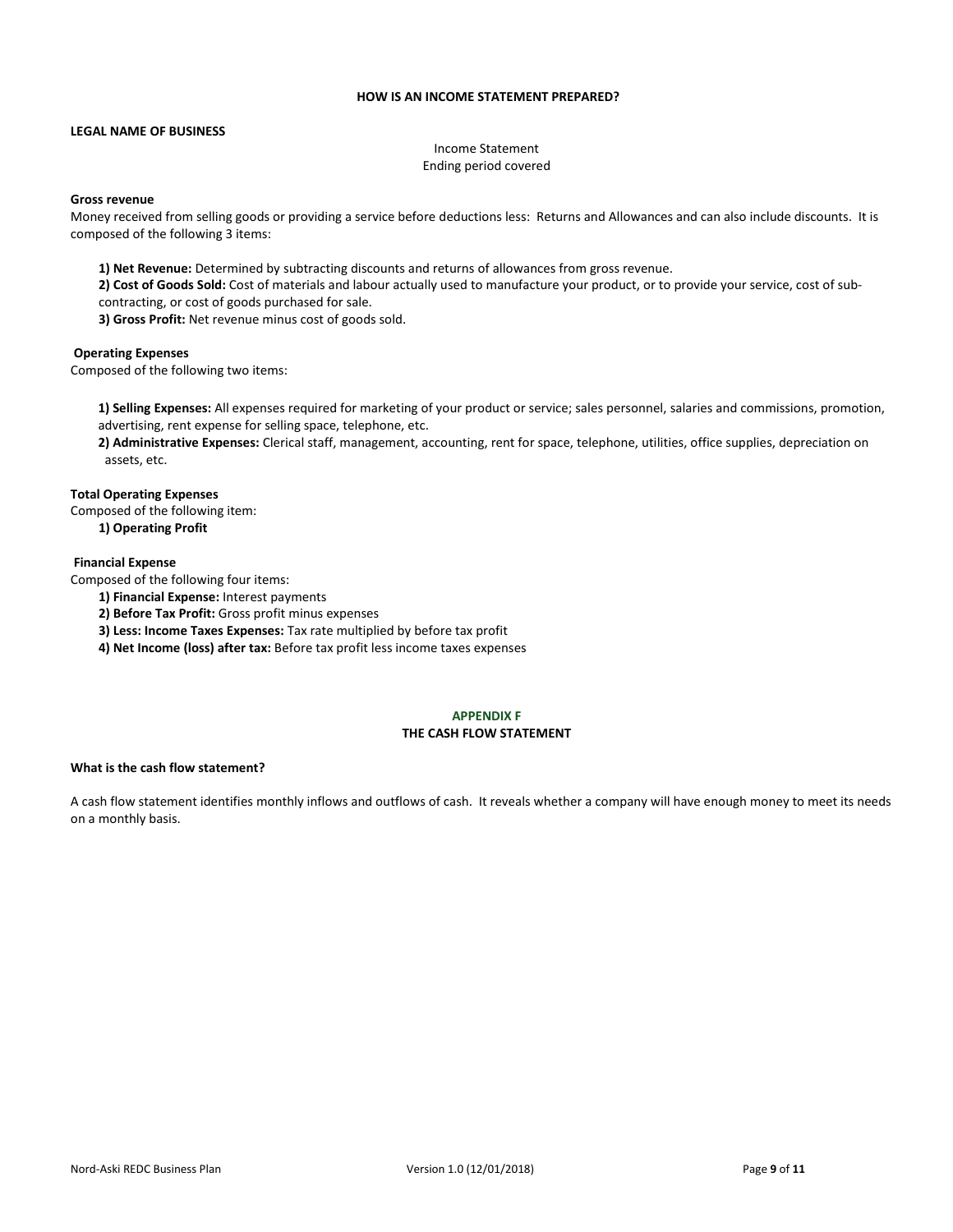| CASH FLOW ANALYSIS - ABC COMPANY YEAR XXXX |             |              |              |            |             |             |             |              |             |             |             |             |              |
|--------------------------------------------|-------------|--------------|--------------|------------|-------------|-------------|-------------|--------------|-------------|-------------|-------------|-------------|--------------|
|                                            | January     | February     | March        | April      | May         | June        | July        | August       | September   | October     | November    | December    | Total        |
| <b>CASH INFLOWS</b>                        |             |              |              |            |             |             |             |              |             |             |             |             |              |
| Cash from sales (1)                        |             | \$900.00     | \$1,000.00   | \$1,200.00 | \$1,200.00  | \$1,800.00  | \$1,900.00  | \$1,600.00   | \$1,200.00  | \$1,400.00  | \$1,700.00  | \$1,500.00  | \$15,400.00  |
| Personal investment (2)                    | \$15,000.00 |              |              |            |             |             |             |              |             |             |             |             | \$15,000.00  |
| Bank loans (3)                             |             |              | \$600.00     |            |             |             |             |              |             |             |             |             | \$660.00     |
| Cash from receivables (4)                  |             |              | \$2,700.00   | \$8,400.00 | \$9,600.00  | \$10,800.00 | \$10,000.00 | \$11,200.00  | \$9,800.00  | \$10,100.00 | \$10,700.00 | \$10,000.00 | \$93,300.00  |
| TOTAL CASH INFLOWS                         | \$15,000.00 | \$900.00     | \$4,300.00   | \$9,600.00 | \$10,800.00 | \$12,600.00 | \$11,900.00 | \$12,800.000 | \$11,000.00 | \$11,500.00 | \$12,400.00 | \$11,500.00 | \$124,300.00 |
|                                            |             |              |              |            |             |             |             |              |             |             |             |             |              |
| <b>CASH OUTFLOWS</b>                       |             |              |              |            |             |             |             |              |             |             |             |             |              |
| Equipment purchases (5)                    |             |              | \$660.00     |            |             |             |             |              |             |             |             |             | \$660.00     |
| Rent (6)                                   | \$900.00    | \$900.00     | \$900.00     | \$900.00   | \$900.00    | \$900.00    | \$900.00    | \$900.00     | \$900.00    | \$900.00    | \$900.00    | \$900.00    | \$10,800.00  |
| Wages (7)                                  | \$1,800.00  | \$1,800.00   | \$1,800.00   | \$1,800.00 | \$2,400.00  | \$1,800.00  | \$1,800.00  | \$1,800.00   | \$1,800.00  | \$1,800.00  | \$2,400.00  | \$1,800.00  | \$22,800.00  |
| Your salary (8)                            | \$1,400.00  | \$1,400.00   | \$1,400.00   | \$1,400.00 | \$1,400.00  | \$1,400.00  | \$1,400.00  | \$1,400.00   | \$1,400.00  | \$1,400.00  | \$1,400.00  | \$1,400.00  | \$16,800.00  |
| Advertising / Public relations (9)         | \$500.00    | \$500.00     | \$500.00     | \$500.00   | \$500.00    | \$500.00    | \$1,000.00  | \$500.00     | \$500.00    | \$1,000.00  | \$500.00    | \$500.00    | \$7,000.00   |
| Bank charges (10)                          | \$50.00     | \$50.00      | \$50.00      | \$50.00    | \$50.00     | \$50.00     | \$50.00     | \$50.00      | \$50.00     | \$50.00     | \$50.00     | \$50.00     | \$600.00     |
| Loan repayment (11)                        |             |              | \$50.00      | \$50.00    | \$50.00     | \$50.00     | \$50.00     | \$50.00      | \$50.00     | \$50.00     | \$50.00     | \$50.00     | \$500.00     |
| Professional development (12)              | \$300.00    |              |              |            |             | \$500.00    |             |              |             |             |             |             | \$800.00     |
| Utilities (13)                             | \$250.00    | \$250.00     | \$250.00     | \$175.00   | \$125.00    | \$100.00    | \$100.00    | \$100.00     | \$125.00    | \$175.00    | \$250.00    | \$250.00    | \$2,150.00   |
| Interest on bank loans (14)                |             |              | \$5.00       | \$5.00     | \$5.00      | \$5.00      | \$5.00      | \$5.00       | \$5.00      | \$5.00      | \$5.00      | \$5.00      | \$50.00      |
| Debit machine charges (15)                 |             |              |              |            |             |             |             |              |             |             |             |             |              |
| Cleaning expense (16)                      | \$225.00    | \$225.00     | \$225.00     | \$225.00   | \$225.00    | \$225.00    | \$225.00    | \$225.00     | \$225.00    | \$225.00    | \$225.00    | \$225.00    | \$2,700.00   |
| Telephone expense (17)                     | \$350.00    | \$350.00     | \$350.00     | \$350.00   | \$350.00    | \$350.00    | \$350.00    | \$350.00     | \$350.00    | \$350.00    | \$350.00    | \$350.00    | \$4,200.00   |
| Office supplies (18)                       | \$300.00    | \$150.00     | \$150.00     | \$150.00   | \$75.00     | \$75.00     | \$75.00     | \$75.00      | \$150.00    | \$150.00    | \$150.00    | \$150.00    | \$1,650.00   |
| Purchases of goods for resale (19)         |             |              |              |            |             |             |             |              |             |             |             |             |              |
| Repairs & maintenance (20)                 | \$200.00    | \$300.00     | \$300.00     | \$300.00   | \$400.00    | \$300.00    | \$400.00    | \$300.00     | \$300.00    | \$300.00    | \$300.00    | \$400.00    | \$3,800.00   |
| Gas and travelling (21)                    | \$150.00    | \$300.00     | \$300.00     | \$150.00   | \$150.00    | \$150.00    | \$150.00    | \$150.00     | \$300.00    | \$300.00    | \$300.00    | \$150.00    | \$2,550.00   |
| Vehicle lease (22)                         | \$550.00    | \$550.00     | \$550.00     | \$550.00   | \$550.00    | \$550.00    | \$550.00    | \$550.00     | \$550.00    | \$550.00    | \$550.00    | \$550.00    | \$6,600.00   |
| Uniforms expense (23)                      |             |              |              |            |             |             |             |              |             |             |             |             |              |
| Taxes (not income) (24)                    |             |              |              |            |             |             |             |              |             |             |             |             |              |
| Insurance (25)                             | \$255.00    | \$255.00     | \$255.00     | \$255.00   | \$255.00    | \$255.00    | \$255.00    | \$255.00     | \$255.00    | \$255.00    | \$255.00    | \$255.00    | \$3,060.00   |
| Misc. expense (26)                         | \$50.00     | \$125.00     | \$125.00     | \$125.00   | \$75.00     | \$75.00     | \$75.00     | \$75.00      | \$125.00    | \$125.00    | \$125.00    | \$75.00     | \$1,175.00   |
| Licence & permits (27)                     | \$210.00    |              |              |            |             |             |             |              |             |             |             |             | \$210.00     |
| Training supplies (28)                     |             |              |              |            |             |             |             |              |             |             |             |             |              |
| Accounting & legal fees (29)               | \$700.00    |              |              |            |             |             |             |              |             |             |             |             | \$700.00     |
| Membership fees (30)                       |             |              |              |            |             |             |             |              |             |             |             | \$225.00    | \$225.00     |
| TOTAL CASH OUTFLOWS                        | \$8,190.00  | \$7,155.00   | \$7,870.00   | \$6,985.00 | \$7,510.00  | \$7,285.00  | \$7,385.00  | \$6,785.00   | \$7,085.00  | \$7,635.00  | \$7,810.00  | \$7,335.00  | \$89,030.00  |
|                                            |             |              |              |            |             |             |             |              |             |             |             |             |              |
| Total cash inflows for the month           | \$15,000.00 | \$900.00     | \$4,300.00   | \$9,600.00 | \$10.800.00 | \$12,600.00 | \$11,900.00 | \$12,800.00  | \$11,000.00 | \$11,500.00 | \$12,400.00 | \$11,500.00 | \$124,300.00 |
| Total cash outflows for the month          | \$8,190.00  | \$7,155.00   | \$7,870.00   | \$6,985.00 | \$7,510.00  | \$7,285.00  | \$7,385.00  | \$6,785.00   | \$7,085.00  | \$7,635.00  | \$7,810.00  | \$7,335.00  | \$89,030.00  |
| Net cash for the month                     | \$6,810.00  | $-56,255.00$ | $-$3,570.00$ | \$2,615.00 | \$3,290.00  | \$5,315.00  | \$4,515.00  | \$6,015.00   | \$3,915.00  | \$3,865.00  | \$4,590.00  | \$4,165.00  |              |
| Cash balance from the previous             | \$3,510.00  | \$10,320.00  | \$4,065.00   | \$555.00   | \$3,170.00  | \$6,460.00  | \$11,775.00 | \$16,290.00  | \$22,305.00 | \$26,220.00 | \$30,085.00 | \$34,675.00 |              |
| month                                      |             |              |              |            |             |             |             |              |             |             |             |             |              |
|                                            |             |              |              |            |             |             |             |              |             |             |             |             |              |
| <b>CASH BALANCE</b>                        | \$10,320.00 | \$4,065.00   | \$555.00     | \$3,170.00 | \$6,460.00  | \$11,775.00 | \$16,290.00 | \$22,305.00  | \$26,220.00 | \$30,085.00 | \$34,675.00 | \$38,840.00 |              |